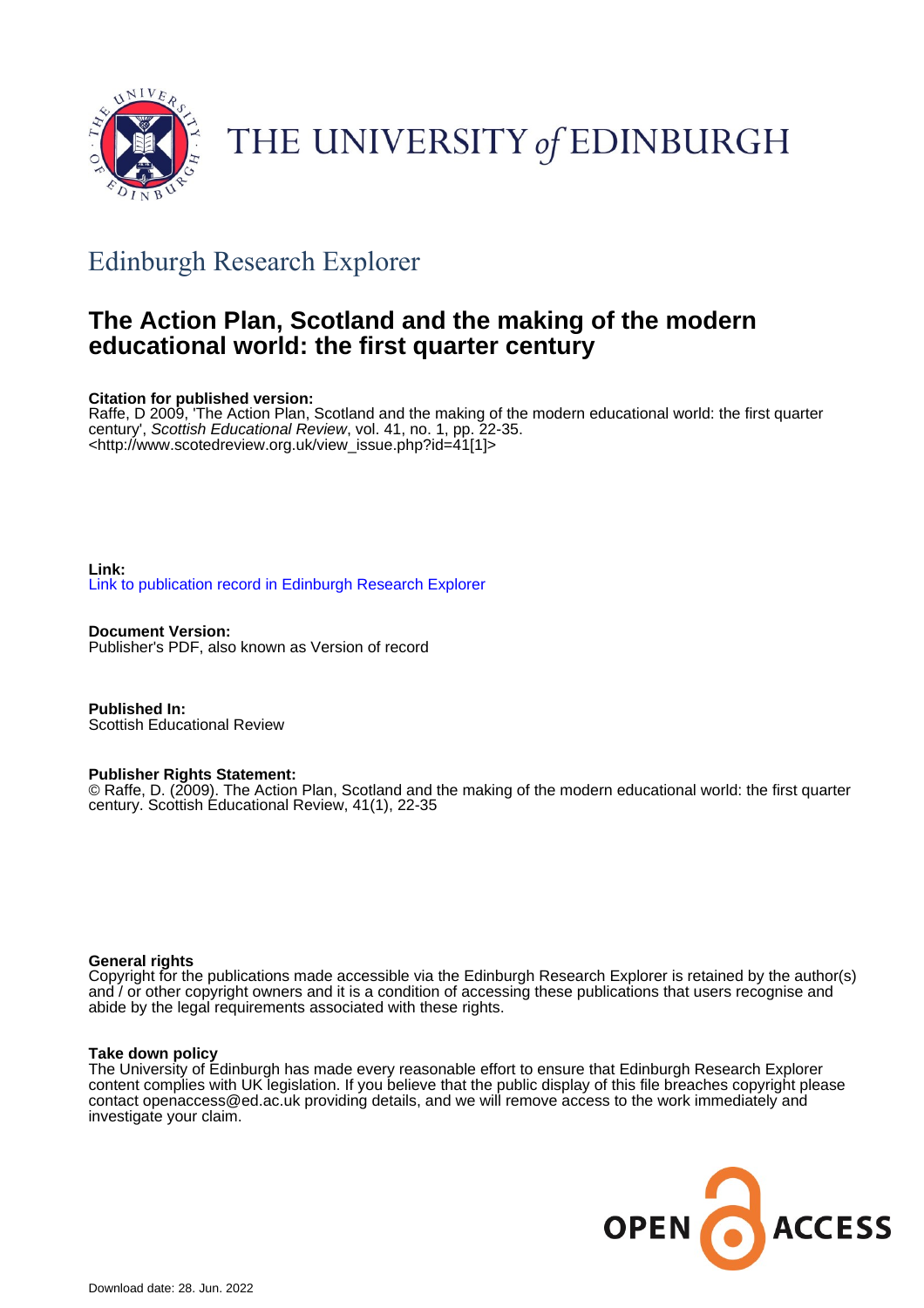### **The Action Plan, Scotland and the making of the modern educational world: the first quarter century**

#### **David Raffe**

**University of Edinburgh**

This paper argues for greater historical awareness in educational policy debates, not only to understand how we got to where we are today, but also because history provides lessons for current policy and practice. The 16-plus Action Plan, first published in 1983, illustrates these arguments. The Action Plan was the first in a series of reforms which created a model of education characterised by frameworks which cross, and aim to transform, institutional, curricular and pedagogical boundaries. This model also crosses international boundaries and it is becoming a global phenomenon, with Scotland playing a leading role in its diffusion. The paper concludes by drawing present-day lessons from the experience of the Action Plan and subsequent reforms. These are summarised in three general propositions: that a unified framework does not in itself remove inequalities of power and esteem within education; that institutions matter; and that flexibility is not a simple panacea for educational problems.

#### **INTRODUCTION**

The year 2008 marked the 25th anniversary of an important event in Scottish educational history: the publication by the Scottish Education Department of *16- 18s in Scotland: An Action Plan* (SED 1983). As far as I am aware, there has been no celebration or public recognition of this anniversary, a fact which reflects a sad lack of historical awareness in Scottish educational debates. In this paper I argue that the anniversary deserved to be recognised by policy-makers and practitioners as well as by researchers. My more general theme is the need to study our history, in order to make sense of our current situation and in order to draw lessons for policy and practice.

The paper is in three main parts. I first briefly describe the Action Plan itself and the context in which it was introduced. In the second part I discuss its significance, with reference to the 2008 SERA Conference theme of crossing borders and transforming boundaries. My title alludes to Herman's (2002) book, *The Scottish Enlightenment: the Scots' invention of the modern world*, but I might equally have called this paper 'The Action Plan and frameworks which cross boundaries'. For in the modern educational world for which the Action Plan prepared the way curriculum, qualification and credit frameworks aim to straddle, and thereby to transform, institutional boundaries within countries as well as international boundaries between them. And the Action Plan crossed boundaries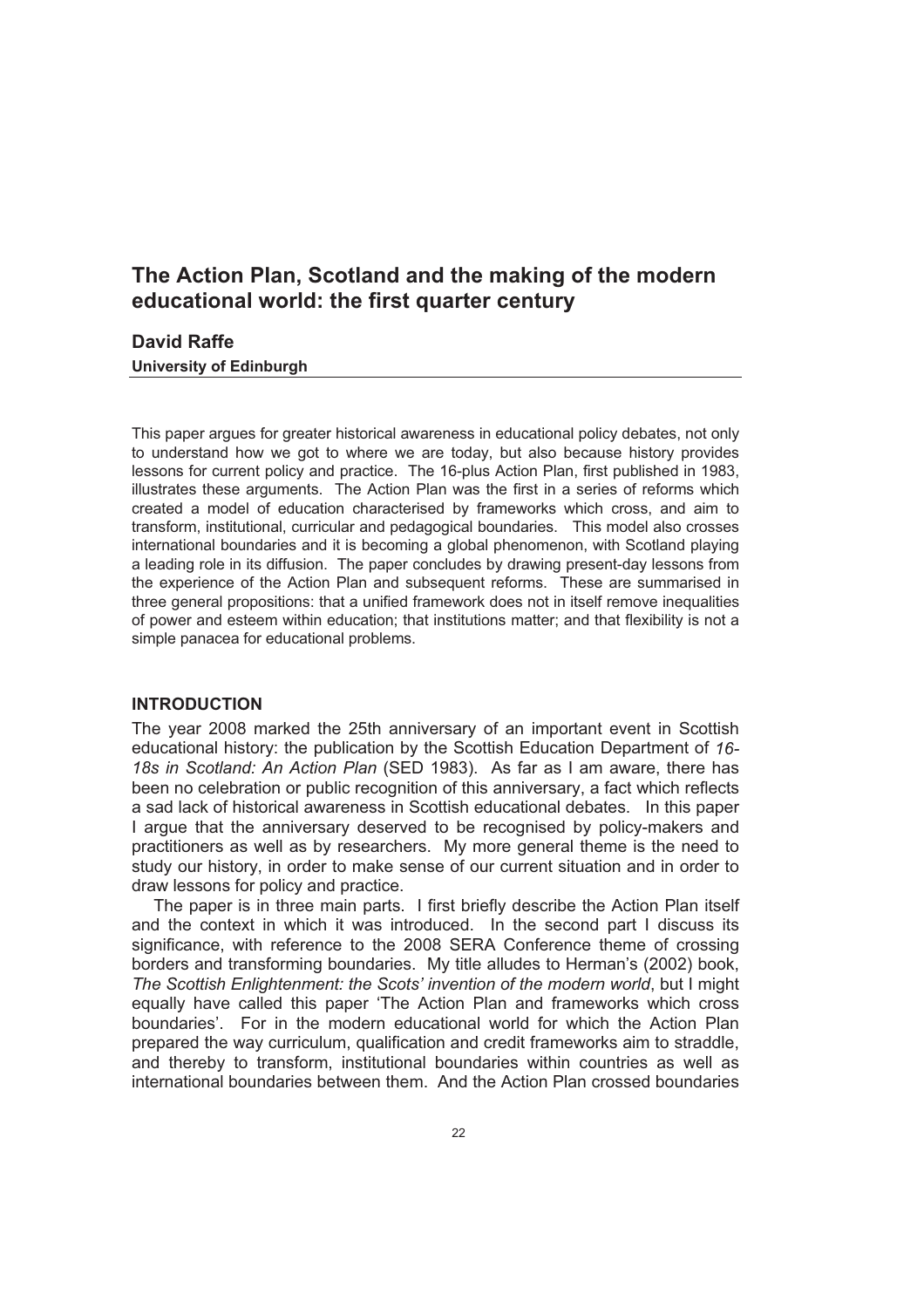in the further sense that Scotland has played a prominent role in making this modern world truly global. The third part of the paper argues that the experience of the Action Plan and the reforms that followed provide lessons that continue to be relevant to policy today.

#### **THE ACTION PLAN AND ITS CONTEXT**

The Action Plan was published in January 1983, a time of high youth unemployment and low participation in post-compulsory education. Early in 1983 nearly a third (32%) of the previous year's school leavers were unemployed or on schemes for the unemployed, more than were in full-time further and higher education combined (25%) (Croxford *et al.* 1991: 53). The largest proportion, 38%, was in full-time employment, but this had fallen sharply from 64% among school leavers four years earlier. School staying-on rates and college entrance rates were rising, but not fast enough to absorb the huge numbers of young unemployed. In 1979 the SED published a Consultative Document on *16-18s in Scotland: the First Two Years of Post-Compulsory Education* (SED 1979), which invited views on how to raise participation rates, improve the quality of provision and help young people to find employment. The responses agreed that reform was needed but not on how to achieve it (SED 1983: 2). However, the Manpower Services Commission, a British-wide agency, had its own ideas. It was preparing to convert its youth unemployment programmes into the Youth Training Scheme (YTS), which would start later in 1983; and it was about to launch the Technical and Vocational Education Initiative (TVEI) for full-time education in England and Wales in 1983. The SED initially rejected TVEI for Scotland but accepted it a year later, when it realised it had no other means of accessing the funding. YTS and TVEI threatened a partial takeover of Scottish education and training by the centralising British MSC. The Action Plan was the SED's, or more precisely the Inspectorate's, bid to retain control of Scottish education and to reassert its legitimacy as the interpreter and defender of the Scottish interest (Raffe 1985).

The Action Plan's immediate focus was on vocational provision for 16-18 year-olds in colleges, but it argued for the integration of education and training and advocated a 'broad-based general education' for all 16-18 learners. It expressed concerns about current post-16 education and training, some of which sound familiar 25 years later: low post-16 participation, the fragmentation and lack of coherence of existing provision, the inappropriate content and pedagogy of many current courses, the need for more generic learning and the need for more responsive, flexible and learner-centred opportunities to meet the increasingly diverse needs of learners.

The Action Plan replaced existing non-advanced, post-compulsory courses with a national system of modules designed around a norm of 40 learning hours. These came to be known as SCOTVEC or National Certificate modules. Each module was defined primarily in terms of learning outcomes and associated assessment criteria; the module descriptors suggested appropriate learning and teaching approaches and contexts of learning, but lecturers and teachers had substantial discretion in how to 'flesh out' each module. Modules were internally assessed with a simple pass/fail outcome. Designed to ensure that vocational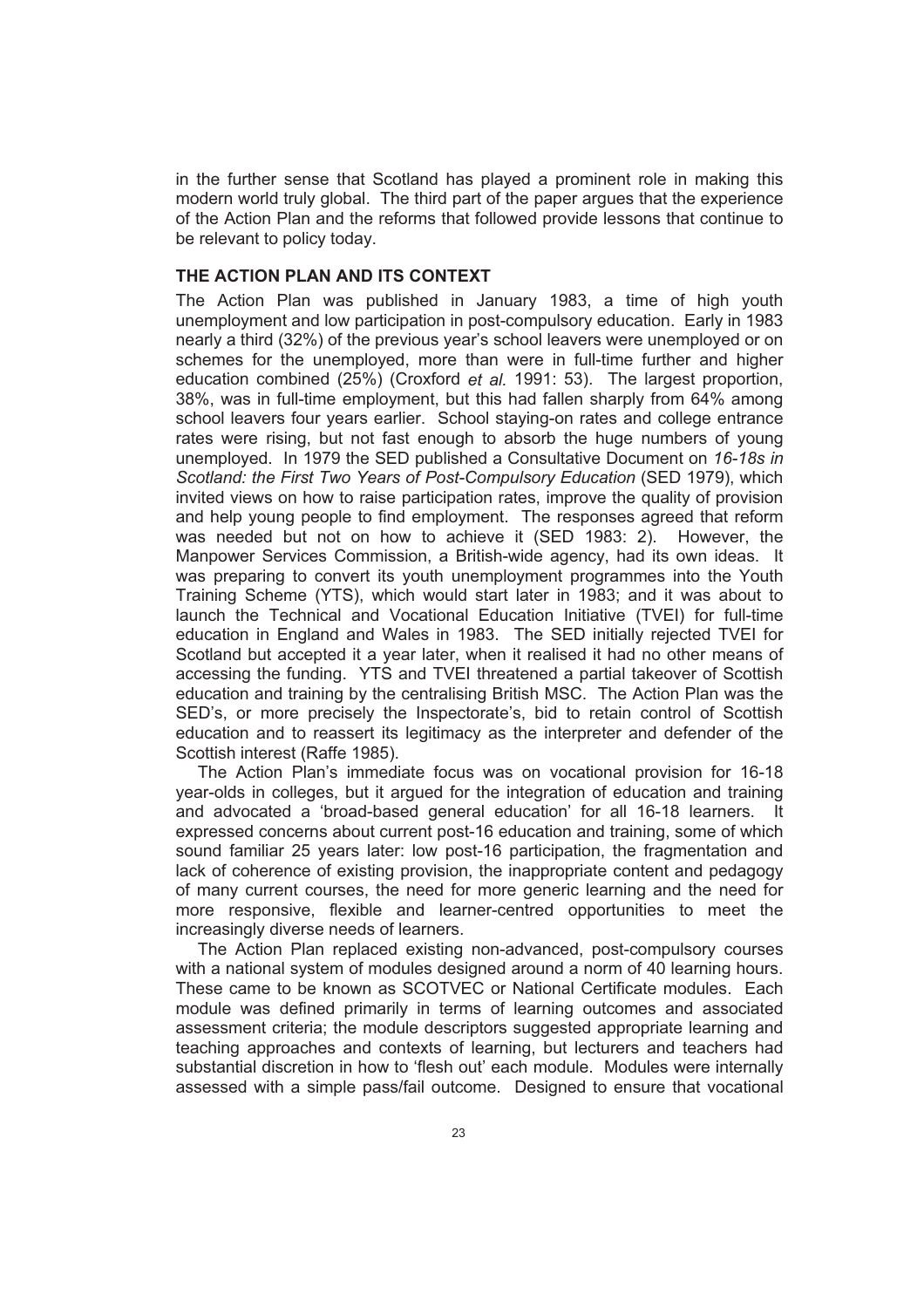programmes should develop broader skills, the initial catalogue of modules included provision for communication, mathematics, languages and personal and social development, as well as some provision for young people with learning difficulties. Many of these modules allowed investigations into areas of social and academic interest and could therefore be used in the context of traditional school subjects. Later modules which explicitly covered these subjects were added to meet demands from both school students and adult learners. The Action Plan suggested that the modules might provide an applied alternative for those for whom the struggle to pass a few Highers in S5 led to an 'arid educational experience' (p. 29). It also proposed that opportunities be extended and rationalised by coordinating local provision across consortia of schools and colleges.

The system was implemented swiftly. Working groups were established to write modules and some 700 were available for use in colleges and schools in August 1984, with almost full implementation by the following year. (This timetable - of 18 months from policy document to implementation - contrasts with the seven-year time lag between the publication of the Munn and Dunning Reports and the introduction of the first Standard Grade courses.) The modules replaced most non-advanced provision in colleges and proved unexpectedly popular in schools, partly because they were widely used for TVEI. Most TVEI students were aged 14 to 16, so modules were made available in S3 and S4 alongside the new Standard Grades, as well as in S5 and S6 alongside Highers. They also became popular with adults, as they provided national recognition for small units of learning. As Hart & Tuck (2007: 107) comment, the initiative 'started as the *16-18 Action Plan*, but quickly became referred to as *the 16-plus Action Plan* and then simply *Action Plan*.... The move to an outcomes-based qualifications system which was at the heart of Action Plan seemed logically ... to rule out distinctions based on the age of the learner or the place of learning - an innovation in policy terms.'

And the nature of that innovation is the theme of this presentation. The Action Plan received limited attention at the time it was published. A low-key, typescript document, it was largely ignored by the media, partly because its main focus was the college sector and vocational learning and it reformed neither Highers nor higher education. Significantly, much of the media attention focused, not on the introduction of vocational modules but on the plan to pool some Highers provision within consortia of schools. However, with hindsight we can see that the Action Plan was a critical moment in educational history: it introduced, or anticipated, the concept of a curriculum and qualifications framework which straddles institutional boundaries and thereby transforms them.

#### **FRAMEWORKS WHICH CROSS BOUNDARIES**

The new modules were intended to be generic, 'institutionally versatile' (Raffe 1988) and portable between schools and colleges. The Action Plan argued that a modular curriculum permitted greater flexibility, movement and choice for the individual learner; it was 'unconstrained by modes of attendance, ie full-time or part-time, and the kind of institution attended; and it offer[ed] clear possibilities of credit-transfer within and between institutions' (SED 1983: 46). We can see how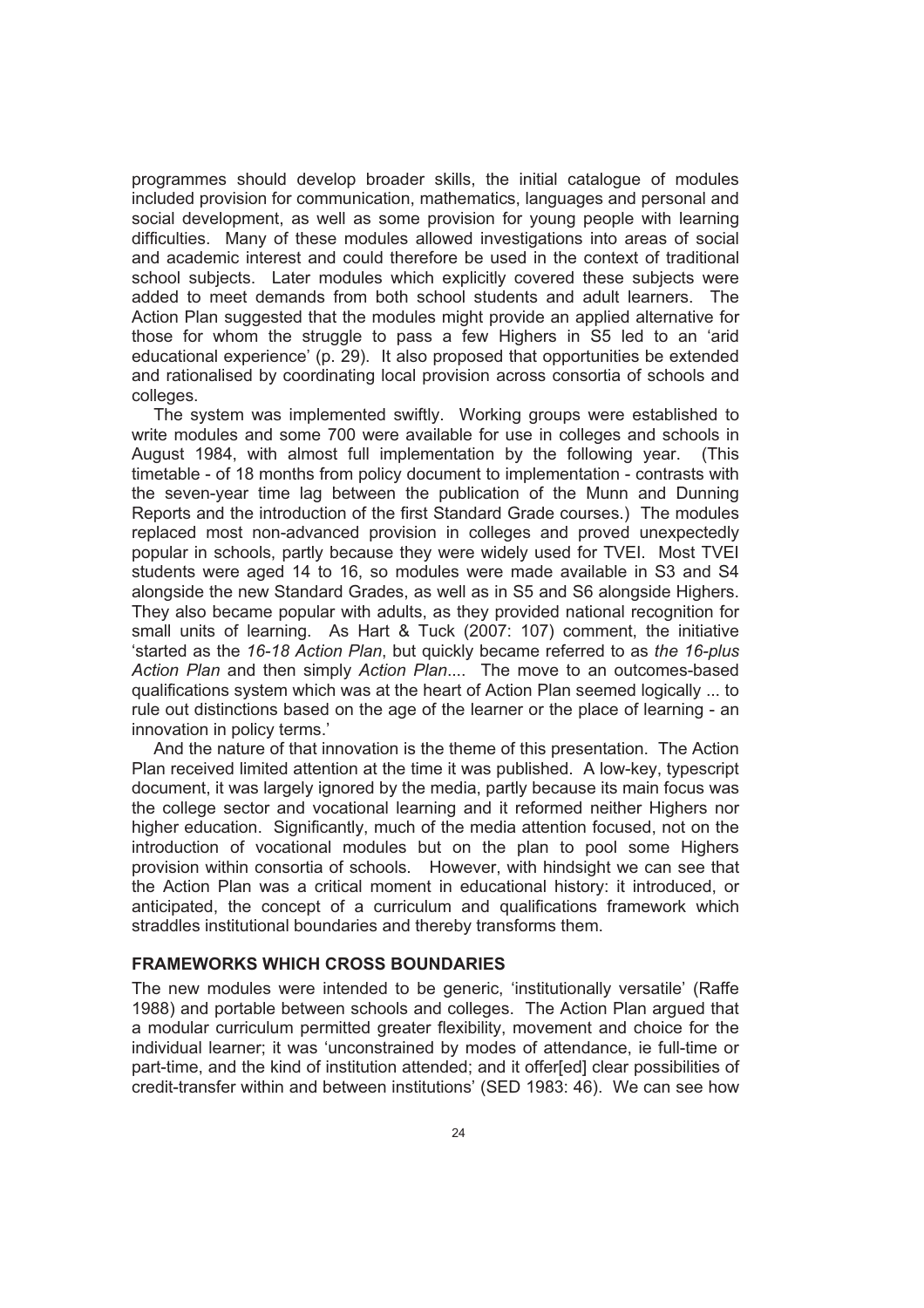the modules crossed sectoral boundaries by observing their take-up among the cohort of young people who completed S4 in 1986. By the age of 19 nearly six in ten - 59% - had taken modules: 36% had done so at school, 14% on a full-time college programme, 17% on a Youth Training Scheme and 10% while in full-time employment (Croxford *et al.* 1991). The Action Plan not only crossed sectoral boundaries; it also challenged institutional boundaries within sectors, especially among colleges. Generic, portable modules were no longer owned by specific colleges or departments, but centrally determined and opened up to the market.

But the process did not stop with the Action Plan. SCOTVEC's Advanced Courses Development Programme, launched in 1989, extended modularisation or unitisation in the now preferred terminology - to Higher National Certificates and Diplomas. This in turn set the scene for the Scottish Credit Accumulation and Transfer scheme or SCOTCAT, a unified credit framework for higher education launched in 1991. Another innovation, the introduction from 1990 of Scottish Vocational Qualifications, fits more loosely into this sequence of reforms. SVQs had features in common with Action Plan modules - they were unitised, outcomes-based, criterion-referenced awards designed for flexible delivery - but they embodied a narrower concept of competence, they were modelled on the National Vocational Qualifications introduced in England and they were imposed by the London government against Scottish opposition, including from SCOTVEC.

The next reform in the sequence had been prefigured by the Action Plan, which stated: 'It will also be for consideration, but at a later stage when experience of the proposals made here has been gained, whether there should be an extension of this process to include in one certificate all forms of academic and vocational awards for the 16-18 age group.' (SED 1983: 46) And this became the policy eleven years later when Higher Still was published. New National Qualifications, introduced from 1999, built on the Action Plan to introduce a unified curriculum and qualifications framework for 16-plus learners that combined features of modules with features of the existing academic courses.

A further landmark in the development of unified frameworks was the launch in 2001 of the Scottish Credit and Qualifications Framework, designed to embrace National Qualifications, the SCOTCAT framework, SVQs and ultimately all qualifications and assessed learning in Scotland. And the process continues with further changes to the frameworks within the SCQF, including the proposed reform of qualifications at SCQF levels 4 and 5, the subject of recent consultation (Scottish Government 2008). This reform aims to tidy up the mixed economy of Standard Grades and Intermediates in S3 and S4, much as Higher Still tidied up the mixed economy of Highers and modules in S5 and S6.

From this series of reforms has emerged a model of educational provision characterised by unified frameworks - curriculum, qualifications and credit frameworks - which cross boundaries and try to transform them. The boundaries they cross are institutional in the broad sense of the term; they include boundaries between individual institutions, between school and college sectors and between academic and vocational learning, boundaries of age and stage and (if less completely in the Scottish case) boundaries between institution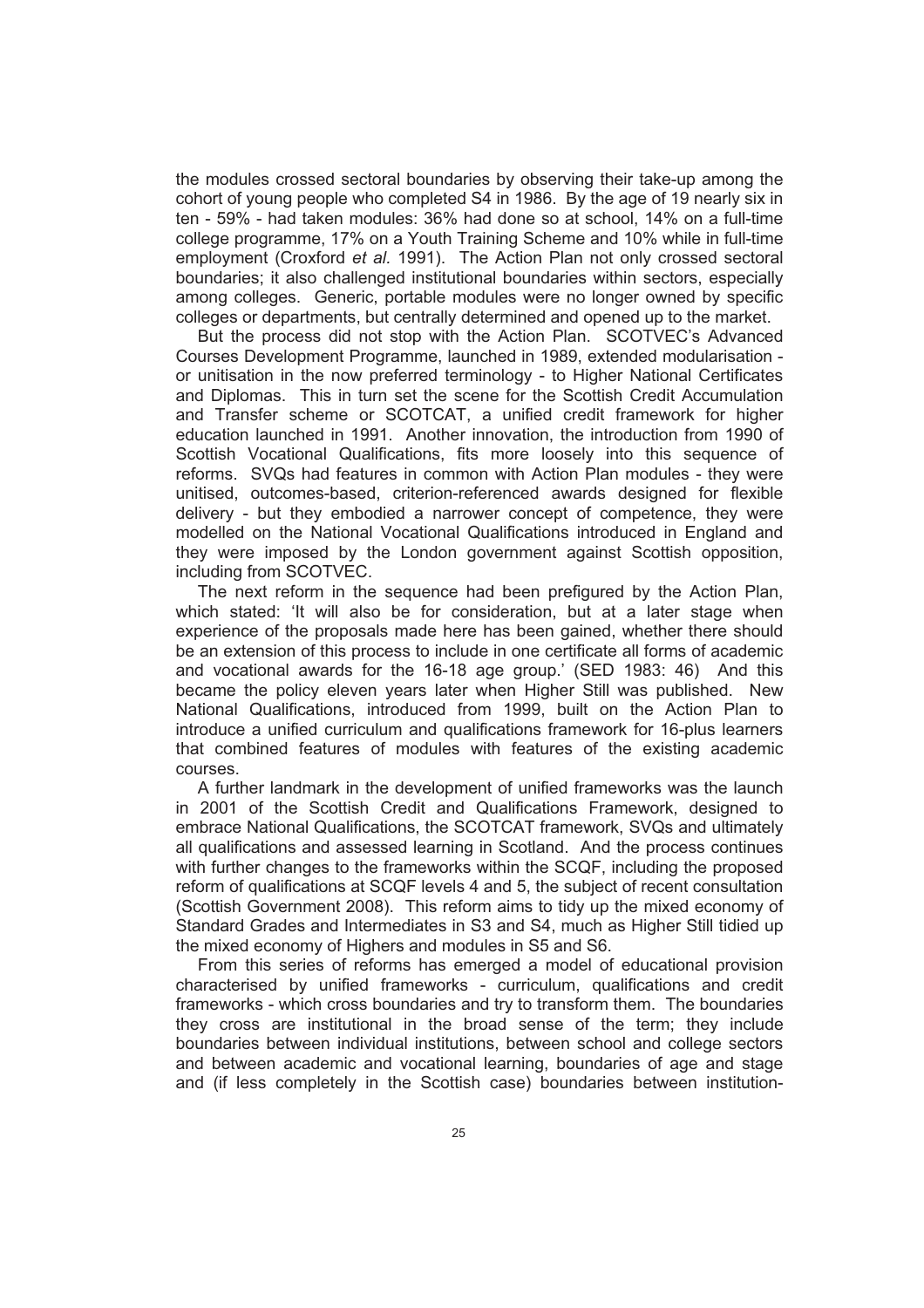based and work-based learning. And they aspire to cross boundaries between formal, non-formal and informal learning in what Young (1998: 172) has termed a process of 'de-differentiation away from specialist educational institutions', which 'encourage[s] learning and knowledge production in a much wider range of sites not normally associated with either learning or knowledge production'.

Three key concepts underlying this model are unification, learning outcomes and flexibility. Unification refers to the aspiration to plan the content, delivery and recognition of learning in a coordinated way, so that institutional, curricular, pedagogical and other differences become aspects of diversity to be celebrated and exploited and not divisions and barriers that obstruct learning or progression through the system (Spours *et al.* 2000; Raffe 2003; Coles 2006). Frameworks are one means of pursuing unification, and they do so by defining relationships and equivalences among diverse types of learning as the basis for coordinating them. This in turn requires a neutral language that can be applied to all types of learning. Learning outcomes, it is claimed, provide the basis of this language because they offer a common reference point independent of context: they enable curricula and qualifications to be specified without referring to 'inputs' such as the institution, mode or duration of learning (Jessup 1990; CEDEFOP 2008). A learning outcomes approach is claimed to promote transparency, transferability, coherence and a learner focus. And unified frameworks are designed to provide flexibility: that is, to offer pathways which allow flexible access, transfer and progression, to permit learner choice and to be responsive to individual and local needs with respect to the content, methods, place and pace of learning (Nijhof & Streumer 1994).

All three concepts - unification, learning outcomes and flexibility - are contested and open to different interpretations. The new educational model draws on a variety of wider discourses, ranging from lifelong learning to publicsector management (Howieson 1992; Lasonen & Young 1998; EC 2000; Green 2002; Allais 2003; Philips 2003; Raffe 2003; Young 2005, 2007). The rationales for the new model are similarly varied. They refer to:

- a shift in focus from providers to learners and other 'users' of education;
- access, inclusion and equality;
- the principle of comprehensive education, extended to the postcompulsory phase;
- parity of esteem for vocational and academic learning;
- new skill demands and new types of skill, sometimes associated with 'post-Fordist' developments in the workplace;
- responsiveness to market demands and individual and local needs;
- the need to coordinate post-compulsory and lifelong learning systems that are increasing in scale, diversity and complexity; and
- the new public management, with its emphasis on multiple providers, choice and performance.

As a result the model is 'loose' in the sense that it can be made operational in different ways. It is loose for a further reason. The rationales listed above primarily concern access and progression on the one hand, and the efficient and coordinated delivery of learning on the other. Even when they invoke curricular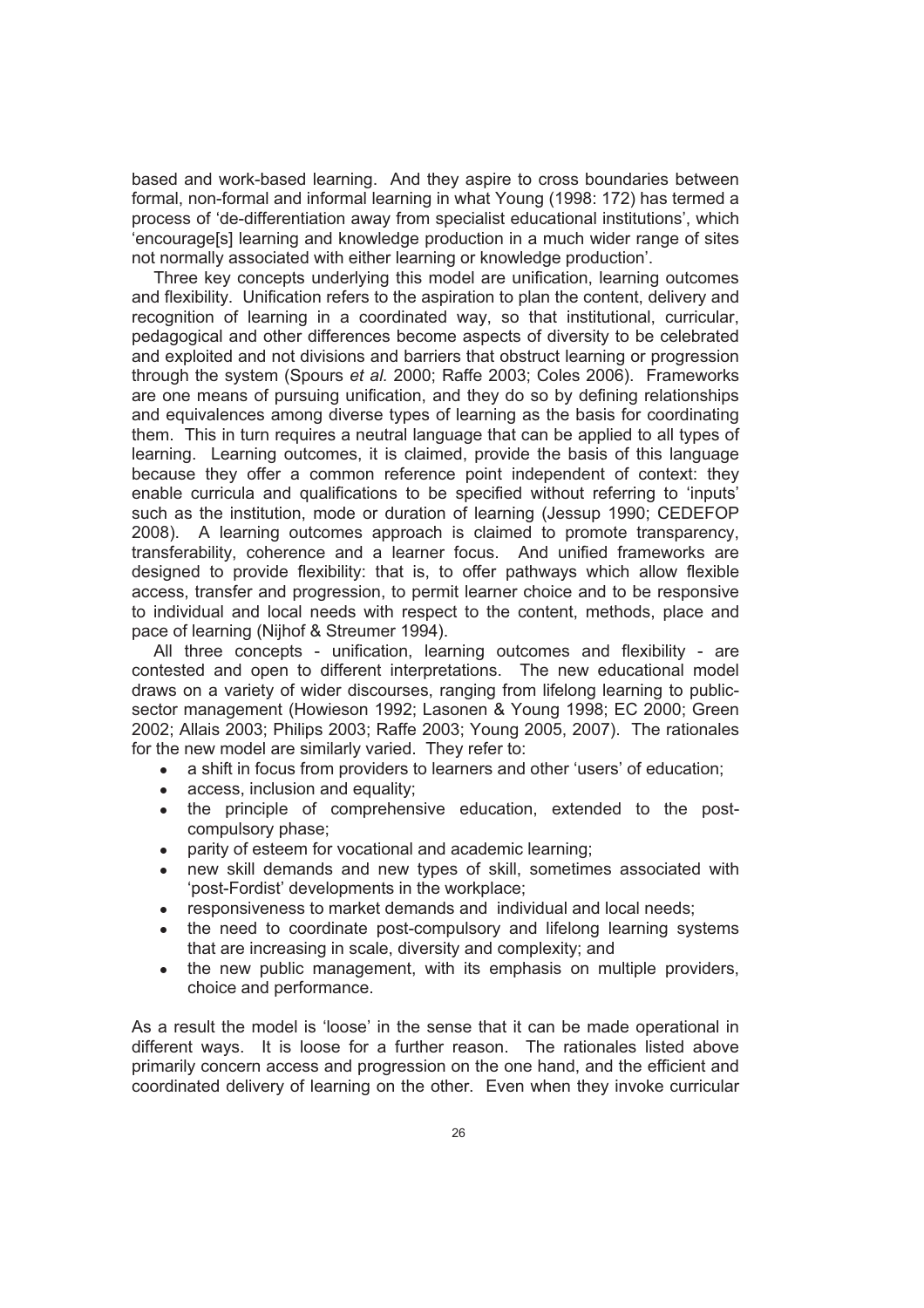concepts such as academic and vocational learning they treat these primarily as social constructs - embedded in different institutions, pathways and forms of recognition - rather than different types of knowledge. In other words, the boundaries which the new educational model aims to transform are primarily institutional and not epistemological. Nevertheless, in practice it has to cross epistemological boundaries in order transform institutional ones, and this is probably their most contested feature. Critics argue that no framework can embrace all types of knowledge with widely varying requirements for the specification, process, assessment and recognition of learning (Oates 2004; Allais 2007; Young 2007). The response to this problem is to interpret the model loosely, for example to adopt a broad concept of learning outcomes that does not assume a particular type of learning and knowledge, and to accept that pragmatic decisions are always involved in its application. This means that the construction of a unified framework is a political process as well as a technical one, a point I return to later.

In addition to institutional and epistemological boundaries, the model also crosses national borders. Just as the learning outcomes approach makes it possible to describe learning independently of its institutional context, so can it describe learning in terms that are independent of any national context. The model enables educational arrangements to be flexible across international as well as institutional boundaries, for example, by facilitating educational exchanges or progression pathways across national borders. The new model, it is claimed, supports cross-national transparency, transfer and mobility, among students and among workers (EC 2005).

And this is why international organisations are promoting the new model and establishing meta-frameworks which straddle international boundaries. A qualifications framework and credit system for European higher education have been developed through the Bologna process, and a credit system for vocational learning and a European Qualifications Framework (EQF) for all types of learning are being promoted through the European Commission's 2010 Programme. The Commission is encouraging countries to develop national frameworks which can speak to the EQF; it is promoting common principles for quality assurance and for the recognition of prior learning; and most fundamentally, it is encouraging all countries to move to a learning outcomes approach (CEDEFOP 2008). The process extends beyond Europe. International organisations such as the OECD (2007) and World Bank are promoting qualifications frameworks and most European countries and a wide variety of countries elsewhere in the world are developing them or committed to doing so (Coles 2006; Bjornavold & Coles 2007/08; Lythe 2008). The new educational model anticipated by the Action Plan is now an international phenomenon. And like other international discourses, it has acquired its own momentum. Countries are stampeding to introduce national qualifications frameworks despite the limited evidence of their impact and the fears of some commentators that their benefits may not justify the costs and disruption involved in introducing them (Grootings 2007; McGrath 2007; Young 2007). These fears particularly concern poorer countries, but they also touch countries with highly developed education and training systems such as Germany, whose traditions conflict with core principles of the new model such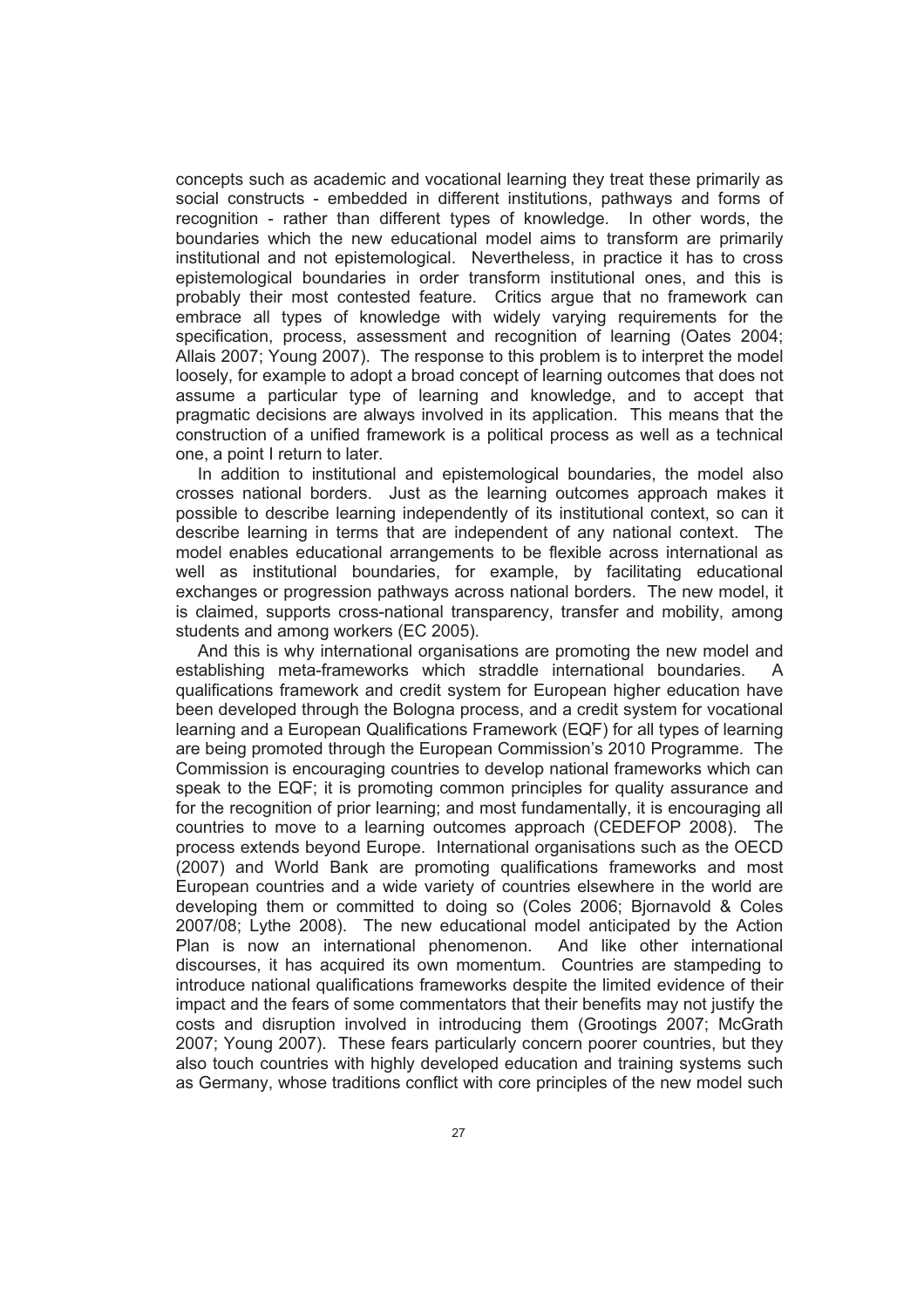as the comparability of vocational and academic learning and the separation of learning outcomes from inputs (Bohlinger 2007/08; Hanf & Rein 2007/08).

Scotland, by contrast, is among the leaders; Scotland and Ireland are the first two countries to self-certify for the European higher education qualifications framework and Scotland is the first country to consult on a referencing of its national framework to the EQF. In 2005 the UK Presidency of the EU hosted a conference in Glasgow which showcased the SCQF and discussed the recently published proposals for the EQF. Its title - *Qualifications Frameworks in Europe: Learning across Boundaries* - referred to the ability of the new model to cross boundaries. But it also alluded to a second type of international boundarycrossing: the role of policy learning and policy borrowing between countries in spreading the model.

As the Glasgow conference illustrated, the Action Plan and the reforms that followed established Scotland as a significant participant in international discourses of lifelong learning. The Action Plan itself attracted interest from other European countries, especially those which saw its modular approach as a means to increase flexibility (Pilz 1999). It attracted even more interest among Commonwealth countries such as New Zealand where it influenced the development of the world's first comprehensive qualifications framework (Philips 1998). And it attracted interest elsewhere in the UK, where it influenced some aspects of the development and assessment of NVQs although it probably had more influence on critics of NVQs who favoured a broader concept of outcomes and a more unified approach (Raggatt & Williams 1999).

The model of lifelong learning that is emerging in Europe and elsewhere has been described (and sometimes resented) as an anglophone creation. It is beyond the scope of this paper to trace the specifically Scottish influence, but we may note that Scotland has been well represented in cross-national research and development, Scottish policy-makers have played influential roles on key committees and working groups such as the Bologna Follow-up Group and the European Commission's technical working groups on credit and the EQF, Scottish expatriates have run organisations ranging from the European Training Foundation to the Victorian Regulation and Qualifications Authority, and Scottish consultants have advised education and training authorities in Europe and around the world. The modern educational world is the product of international movements, but Scotland has played a disproportionate role in its creation.

#### **LESSONS FROM THE EXPERIENCE OF UNIFIED FRAMEWORKS**

The Scottish contribution goes one step further. As a pioneer in the development of unified frameworks, Scotland has also accumulated more experience than most other countries of their strengths and their limitations, and of the practical issues that they may raise. This experience provides lessons for policy and practice today.

Governments, in Scotland and elsewhere, tend to be poor at learning from history. The frequent restructuring of policy-making institutions, and the mobility of people who staff them, make it hard to accumulate policy memory. The speed and complexity of policy changes and the need to work out their practical details in the process of implementation discourage deliberate attempts to learn from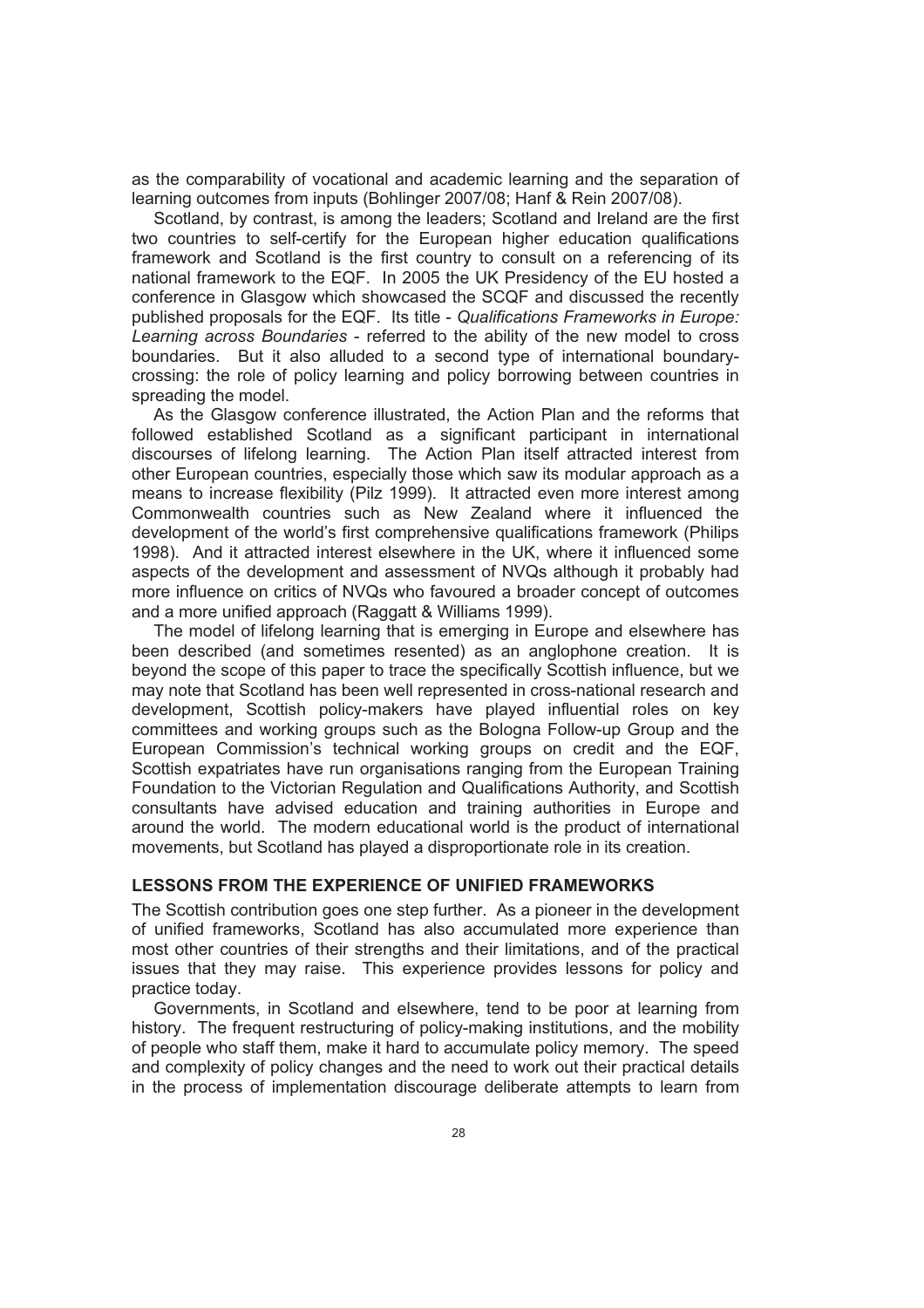past experience. And the emphasis on innovation, and the rhetoric of novelty and radical change, make policy-makers unwilling or unable to recognise continuities and parallels with what has gone before (Hart & Tuck 2007; Higham & Yeomans 2007). Policy-makers like to believe they are in uncharted territory. Yet many of the problems and challenges identified in the Action Plan are similar to those of today; and the lessons from the Action Plan and the reforms that have followed continue to be relevant.

Below I give examples of these lessons. I present them in broad and schematic terms; there is more detail than I have time for here. I focus on postcompulsory learning and (primarily) on research by colleagues and myself. This is not to claim any kind of monopoly but rather to select the issues where I am best placed to draw lessons. I draw three sets of lessons, which primarily concern unification, learning outcomes and flexibility respectively.

First, *a unified framework does not in itself remove inequalities of power and esteem within education*. I noted earlier that constructing unified frameworks was a political as well as a technical process. Far from replacing existing structures of power and influence, the design and implementation of Scottish frameworks has been shaped by these structures. Higher Still, for example, respected existing academic hierarchies through its design (reflected in the title Higher Still) and in its implementation (which gave priority to school and academic subjects). The SCQF was a voluntary, partnership-based initiative, in which higher education played a leading role, which worked within existing power relationships (Raffe 2007). The experience of other countries suggests that had the SCQF posed a stronger challenge to entrenched interests it would have had much more difficulty in becoming established (Philips 1998, Allais 2003). And the process of constructing a unified framework may cause powers within education systems to become more centralised. As the Higher Still Development systems to become more centralised. Programme revealed, a unified framework cannot easily be developed from the 'bottom-up' because only central authorities have the entire system within their purview. Top-down drivers of change, such as performance management and qualifications arrangements, remain critical (Raffe *et al.* 2002). The initiatives which created the 'modern world' described above were all qualifications-driven. Curriculum-driven reforms, such as TVEI, largely had impact to the extent that they were embedded in qualifications reforms such as SCOTVEC modules.

 Moreover, a unified framework cannot change the status of education as a positional good; nor can it easily change the relative positional value of different types of learning. The main reason why vocational and academic learning do not have parity of esteem is because they differ in their positional value: academic learning brings higher returns in terms of labour-market outcomes or entry to higher education. Successive Scottish reforms have shown that attempts to achieve parity of esteem fail if they do not change the relative positional values of vocational and academic learning, and these values are determined primarily by the decisions of 'end-users' such as employers and higher education (Croxford *et al.* 1991; Raffe *et al.* 2007).

This set of lessons has several implications for current policy. One is the need to have realistic aims. In the early days of the SCQF some rather naïve expectations were expressed: it was compared with the invention of penicillin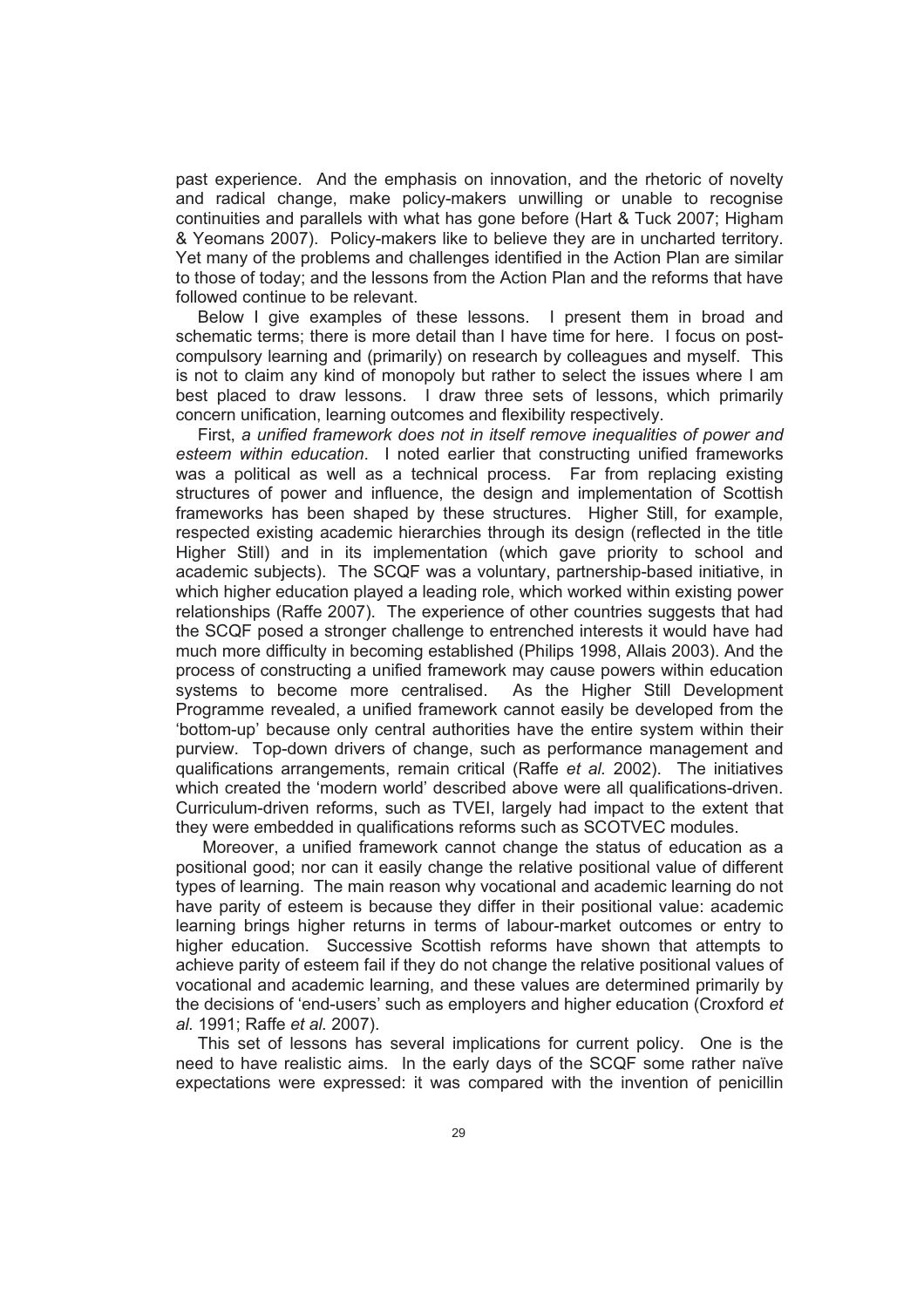and putting a man on the moon (Gallacher *et al.* 2005). In practice, the most successful qualifications frameworks are those with the lowest ambitions to transform education (Allais 2007). Another implication is that the government should abandon its commitment to parity of esteem - or, rather, it should replace this commitment with a commitment to ensure that vocational learning is of high quality and offers clear and predictable pathways to good jobs or higher education. This is not just a matter of semantics. A focus on 'parity of esteem' encourages the false diagnosis that the problem is primarily one of culture and attitudes, and it encourages false remedies based on this diagnosis. And a further implication is that while policies may encourage bottom-up innovation this cannot become the main driver of change. *Curriculum for Excellence* rightly seeks to stimulate local and school-based innovation but it needs to recognise the limitations of bottom-up change and the influence of 'top-down' drivers such as qualifications. Claims that CFE is a curriculum-led reform may obscure the fact that it is inescapably a qualifications-driven (and inspection-driven) reform at least where secondary education is concerned. The issue is not whether curriculum or qualifications should drive CFE, but whether and how the qualifications that drive it can be designed to promote curricular goals.

A second set of lessons can be summarised in the phrase: *institutions matter*. A learning outcomes approach does not make 'inputs' such as the institution, mode or duration of learning less important; indeed, they become even more important because some of the conditions of an outcomes approach, such as mutual trust, require institutional underpinning (Young 2002; Coles & Oates 2004). The 'institutional logics' of the settings in which learning takes place shape access, attainment, progression and the learning experience itself (Croxford *et al.* 1991). These institutional logics cut across and contradict the intrinsic logics of a flexible, unified education system, and create barriers to progression within and between sectors and modes of learning; no education system can be truly seamless. Our research on Higher Still suggested that progression and attainment were influenced by a logic of vertical differentiation in schools and a logic of horizontal differentiation in colleges (Raffe *et al.* 2007). Miller *et al.* (2008) have shown how the same prescribed curriculum may be enacted in different ways in different institutions. And work-based provision has an institutional logic that differs from either schools or colleges, which may explain why it has proved difficult to include it within unified frameworks.

The implication is that a unified framework needs to be loosely specified; it should not have rigid, detailed criteria for the specification of curricular content or assessment. It needs to be loose enough to accommodate different institutional logics as well as different epistemologies as discussed earlier. The relative success of the SCQF is partly attributable to its 'loose' design compared with frameworks in other countries (Young 2005; Allais 2007). Conversely, the attempt to impose a relatively 'tight' assessment regime across different sectors of education led to the 'exams debacle' of 2000 (Raffe *et al.* 2002). And research on NVQs and SVQs has demonstrated that a narrow interpretation of learning outcomes can lead to a 'spiral of specification' in a vain attempt to achieve objective and context-free assessment criteria (Wolf 1995). Our study of Higher Still concluded that a 'unified system or framework is not the same as a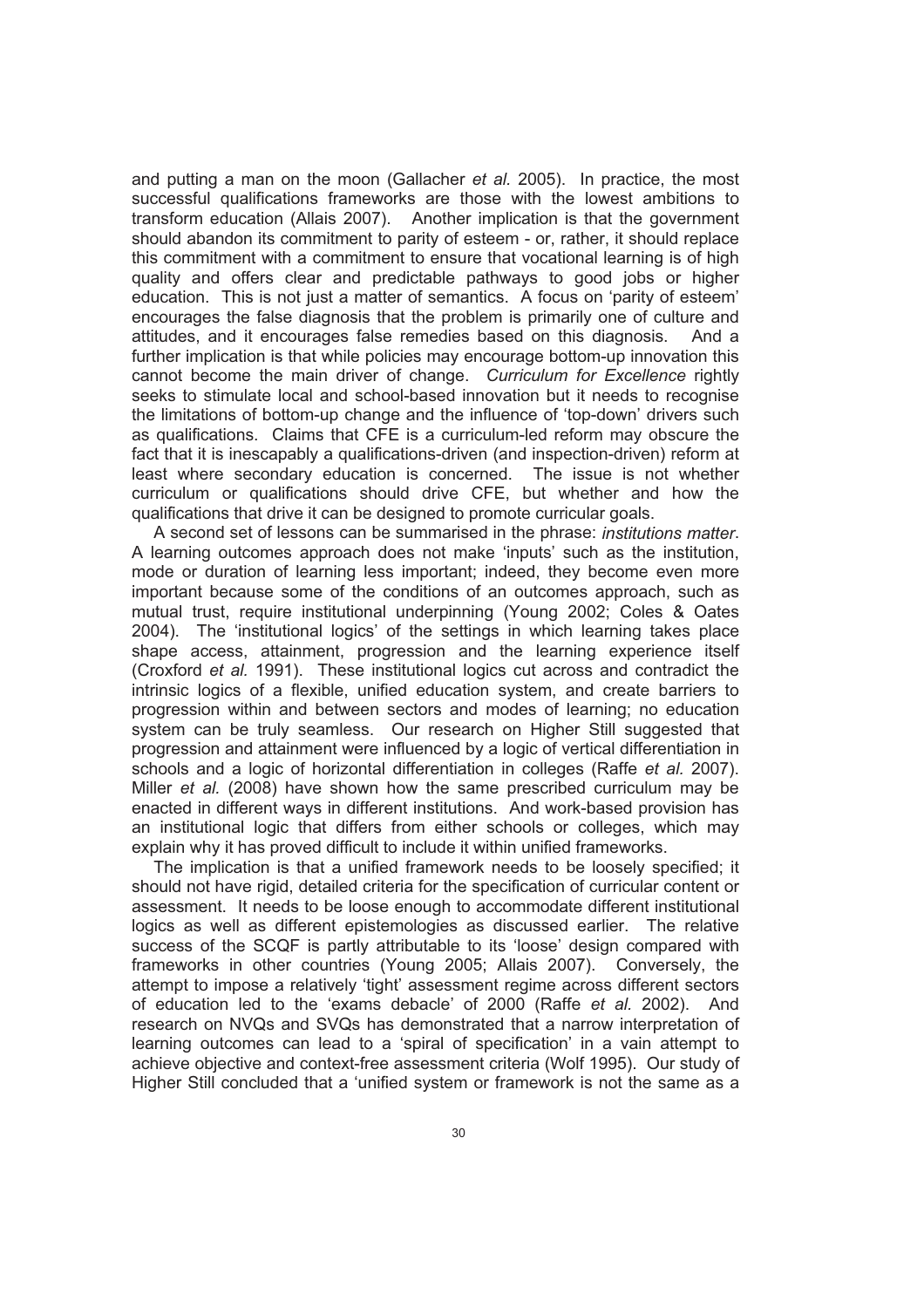uniform one: it is better understood as a principle for co-ordinating diversity, and the key issue in designing such a system is to identify the design features which must be standardised and those where diversity is encouraged' (Raffe *et al.* 2007: 505).

The conclusion that 'institutions matter' has implications for the future of comprehensive education. There is a tendency in some policy debates to assume that the values of comprehensive education can be achieved through a unified curriculum and qualifications framework regardless of the ragbag of institutions called on to deliver it. Experience suggests otherwise. As the recent OECD Review confirmed, the comprehensive school is one of the strengths of Scottish education, and its strength rests on the clarity of its institutional mission and the consistency of standards and provision across institutions. This clarity and consistency are potentially threatened by greater local autonomy, by the encouragement for school-based innovation and by the emerging variation in patterns of school-college partnership. Desirable as these things may be, we must be careful that they do not unintentionally undermine the core strengths of comprehensive education.

The third set of lessons concerns flexibility. Experience since the Action Plan has repeatedly demonstrated that *flexibility is not the simple panacea it is often expected to be*. After the Action Plan the post-compulsory curriculum mainly comprised elective academic courses and modules, and many commentators (myself included) claimed that this flexible framework, with opportunities for choice and incremental decision-making, achieved higher post-16 participation than elsewhere in the UK. However, more detailed research shows that this claim was unfounded. Not only was participation rather lower than elsewhere in the UK, but the post-compulsory stage was associated with a widening of social inequalities (Raffe *et al.* 2001, 2006). The more unified but flexible 'climbing frame' of National Qualifications that replaced this framework proved difficult to design, implement and deliver; it promoted access but its impacts on attainment and progression were less certain (Raffe *et al.* 2007). And the experience of constructing this climbing frame showed that different types of flexibility may conflict with each other: the aim of constructing flexible pathways required a degree of standardisation of unit design and assessment that made flexible delivery much harder to achieve (Howieson *et al.* 2002). None of this means that flexibility is worthless, but the experience suggests that flexibility may be more valuable for adult learners than for young people, and it may affect access more than attainment and progression. Above all, flexibility should be balanced against other objectives: it cannot be the main principle of educational provision.

This is additionally important because of a further lesson: flexible curriculum and qualifications systems may discourage the development of a clear purpose and vision of change. McPherson & Raab (1988, p.496) noted that the Action Plan arose out of a lack of agreement about the way forward, and linked it with the apparent decline in consensus among the policy community. A shared purpose and priorities were no longer necessary because '[m]odules were to make all things possible'. Higher Still in turn came to be criticised for lacking 'vision' and a 'coherent educational philosophy' (Humes & Bryce 1998: 111; Paterson 2000: 88; Raffe *et al.* 2002). In one sense this is unfair: unification and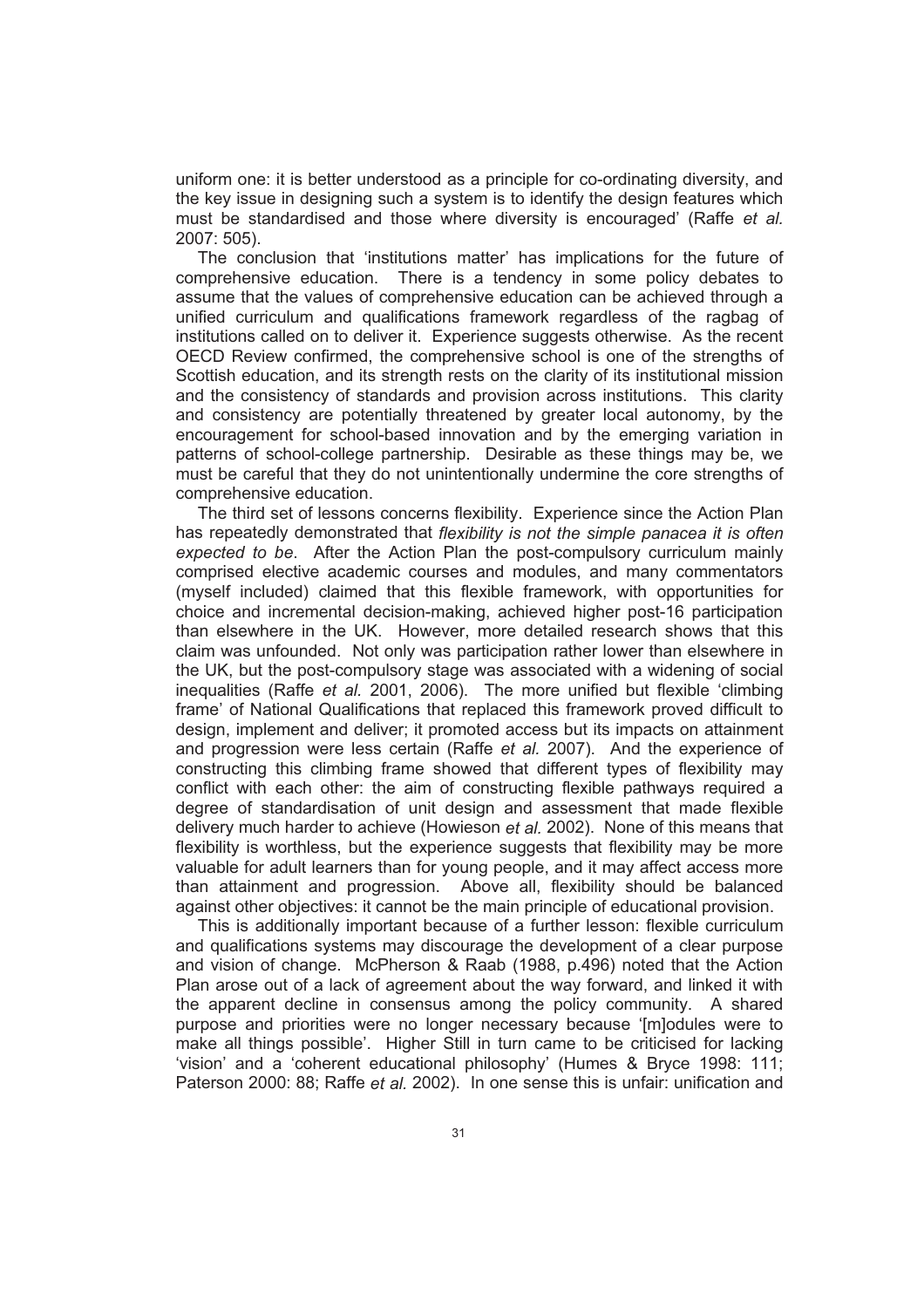flexibility *were* the vision of Higher Still, although critics argued that a reform to link academic and vocational learning needed a clearer epistemological and curricular rationale for doing so (Canning 2003). An emphasis on flexibility and choice can focus attention on the structure of the curriculum rather than its content or underpinning values. It also means that educational authorities relinquish control over content and values, and the influence of end-users becomes stronger. Curricular choices are influenced by the anticipated demands of universities or employers rather than by educational considerations of coherence or value.

Once again, there are clear implications for CFE. The tensions between flexibility and the expression of a clear 'vision' suggests that there is a continuing need to articulate and share the vision of CFE, especially in the senior phase where arrangements are most flexible. Throughout the development of CFE there has been a tension between flexibility - especially with respect to age and stage - and the more holistic requirements of the new curriculum. Choice and flexibility may be a part of the CFE vision, but they must be kept in balance with the other parts of that vision.

And it is partly for this reason that the OECD Review's proposal for a Unified Graduation Certificate, rejected by the government, should be reconsidered. This would be a multi-level Baccalaureate-type award for all 15-18 learners whether at school, college or the workplace. Such an award could define and sustain a vision and purpose for the senior phase of CFE. It could build on existing flexibility: it could cover different institutions and modes of learning and use the building blocks of the SCQF. But it would avoid the fragmentation and incoherence of the current - too flexible - arrangements. It could underpin the place of vocational learning, and it could provide a better balance between local innovation and the need for national consistency, and between the influence of end-users and the need for breadth and coherence.

#### **CONCLUSION**

The Action Plan was a significant event in educational history because it started a sequence of reforms which led to the development of an important feature of the modern educational world: unified frameworks which cross institutional boundaries and attempt to transform them. And this model has crossed international boundaries in the dual sense, that it aims to straddle and transform these boundaries, and that it has spread throughout the world. Much as the Scottish Enlightenment and the ideas it set in train have been credited with the invention of the modern world, so have the Action Plan and the reforms which followed contributed to the creation of the modern educational world of unified frameworks.

The anniversary of the Action Plan therefore deserves to be recognised. We need to be aware of our history in order to understand how we got to where we are now. And we need to study this history in order to provide lessons for the present day. The experience of the Action Plan and the reforms which followed has the capacity to speak to us over another boundary: the boundary of time.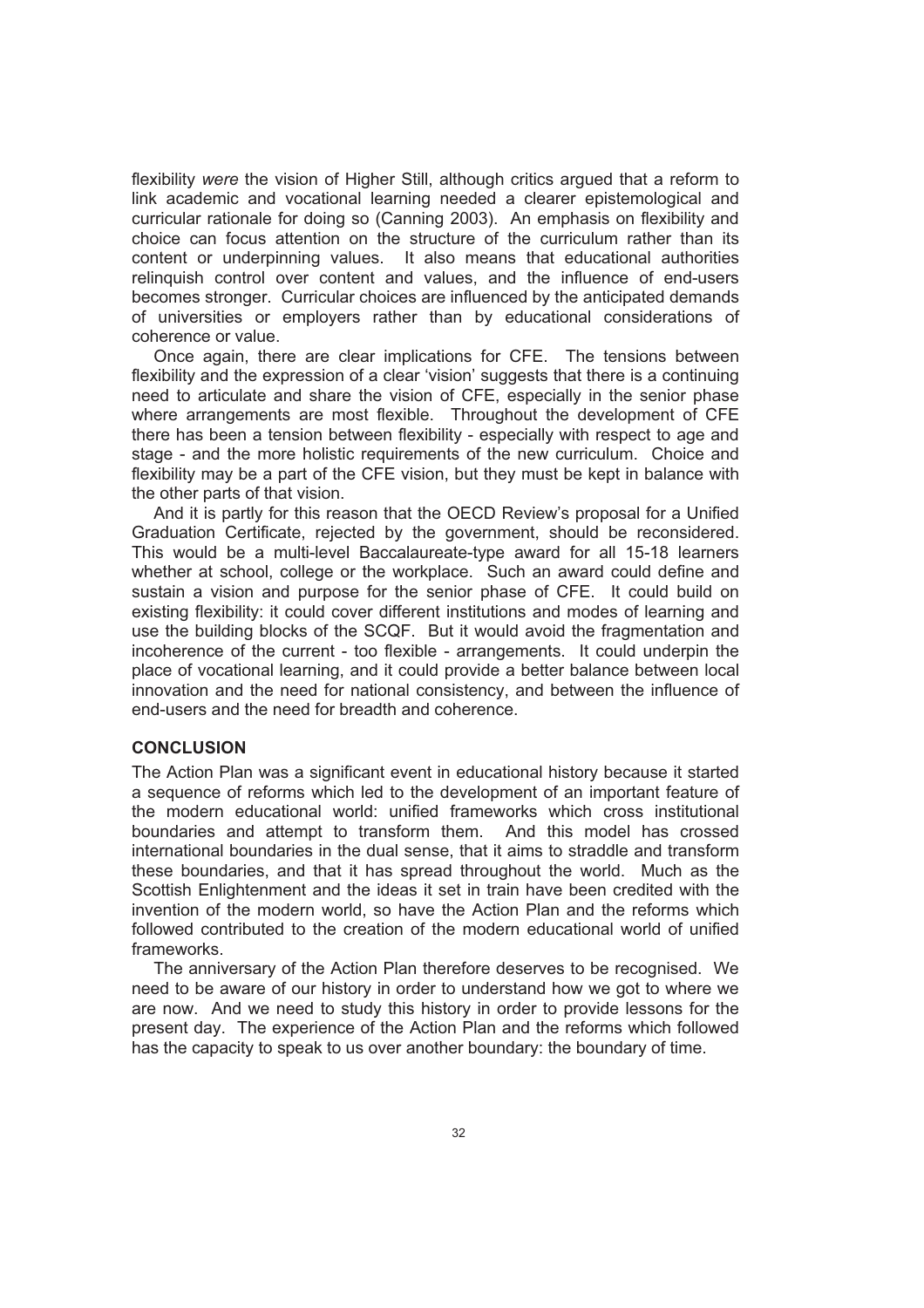#### **ACKNOWLEDGEMENTS**

This paper was presented as a keynote address at the Annual Conference of the Scottish Educational Research Association, Perth, November 2008. The paper was sponsored by the Applied Educational Research Scheme. I am grateful to John Hart, Cathy Howieson, Jenny Ozga and Michael Young for helpful discussions and suggestions. The responsibility for opinions and judgements is, of course, my own.

#### **REFERENCES**

- Allais, S. (2003) The National Qualifications Framework in South Africa: a democratic project trapped in a neo-liberal paradigm? *Journal of Education and Work*, 16(3), 305-324.
- Allais, S. (2007) *The rise and fall of the NQF: A critical analysis of the South African National Qualifications Framework*, PhD thesis, University of the Witwatersrand.
- Bjornavold, J. & Coles, M. (2007/08) Governing education and training: the case of qualifications frameworks, *European Journal of Vocational Training*, 42/43, 203-235.
- Bohlinger, S. (2007/08) Competences as the core element of the European Qualifications Framework, *European Journal of Vocational Training*, 42/43, 96-112.
- Canning, R. (2003) Curriculum discourses in post-compulsory education: a case study on the introduction of 'Higher Still' in Scotland, *Journal of Education Policy*, 18(4) 439-451.
- CEDEFOP (2008) *The Shift to Learning Outcomes: Conceptual, political and practical developments in Europe*, Thessaloniki: CEDEFOP.
- Coles, M. (2006) A Review of International and National Developments in the use of Qualifications Frameworks, Turin: European Training Foundation.
- Coles, M. & Oates, T. (2004) European reference levels for education and training (London, QCA). In L. Croxford, C. Howieson & D. Raffe (eds.) (1991) Young People's Experience of National Certificate Modules, Report to Scottish Office, Edinburgh: CES, University of Edinburgh.
- European Commission (2000) *A memorandum on Lifelong Learning*, SEC (2000) 1832, Brussels: European Commission.
- European Commission (2005) *Towards A European Qualifications Framework for Lifelong Learning*, SEC (2005) 957, Brussels: European Commission.
- Gallacher, J., Toman, N., Caldwell, J., Edwards, R. & Raffe, D. (2005) *Evaluation of the impact of the Scottish Credit and Qualifications Framework*, Edinburgh: Scottish Executive.
- Green, A. (2002) The many faces of lifelong learning: recent education policy trends in Europe, *Journal of Education Policy*, 17(6) 611-626.
- Grootings, P. (2007) Discussing national qualifications frameworks facilitating policy learning in practice. In *European Training Foundation (ed.) ETF Yearbook 2007*, Turin: ETF.
- Hanf, G. & Rein, V. (2007-08) European and National Qualifications Frameworks a challenge for vocational education and training in Germany, *European Journal of Vocational Training*, 42/43, 113-128.
- Hart, J. & Tuck, R. (2007) Policy continuity and policy learning in the Action Plan, Higher Still and beyond. In D. Raffe & K. Spours (eds.) *Policy-making and Policy Learning in 14-19 Education*, Bedford Way Papers, London: University of London Institute of Education.
- Herman, A. (2002) *The Scottish Enlightenment: the Scots' invention of the modern world*, London: Fourth Estate.
- Higham, J. & Yeomans, D. (2007) Policy memory and policy amnesia in 14-19 education: learning from the past? In D. Raffe and K. Spours (eds.) *Policy-making and Policy Learning in 14-19 Education*, Bedford Way Papers, London: University of London Institute of Education.
- Howieson, C. (1992) *Modular Approaches to Initial Vocational Education and Training: the Scottish approach*, Report for the PETRA Research Programme, Edinburgh: CES, University of Edinburgh.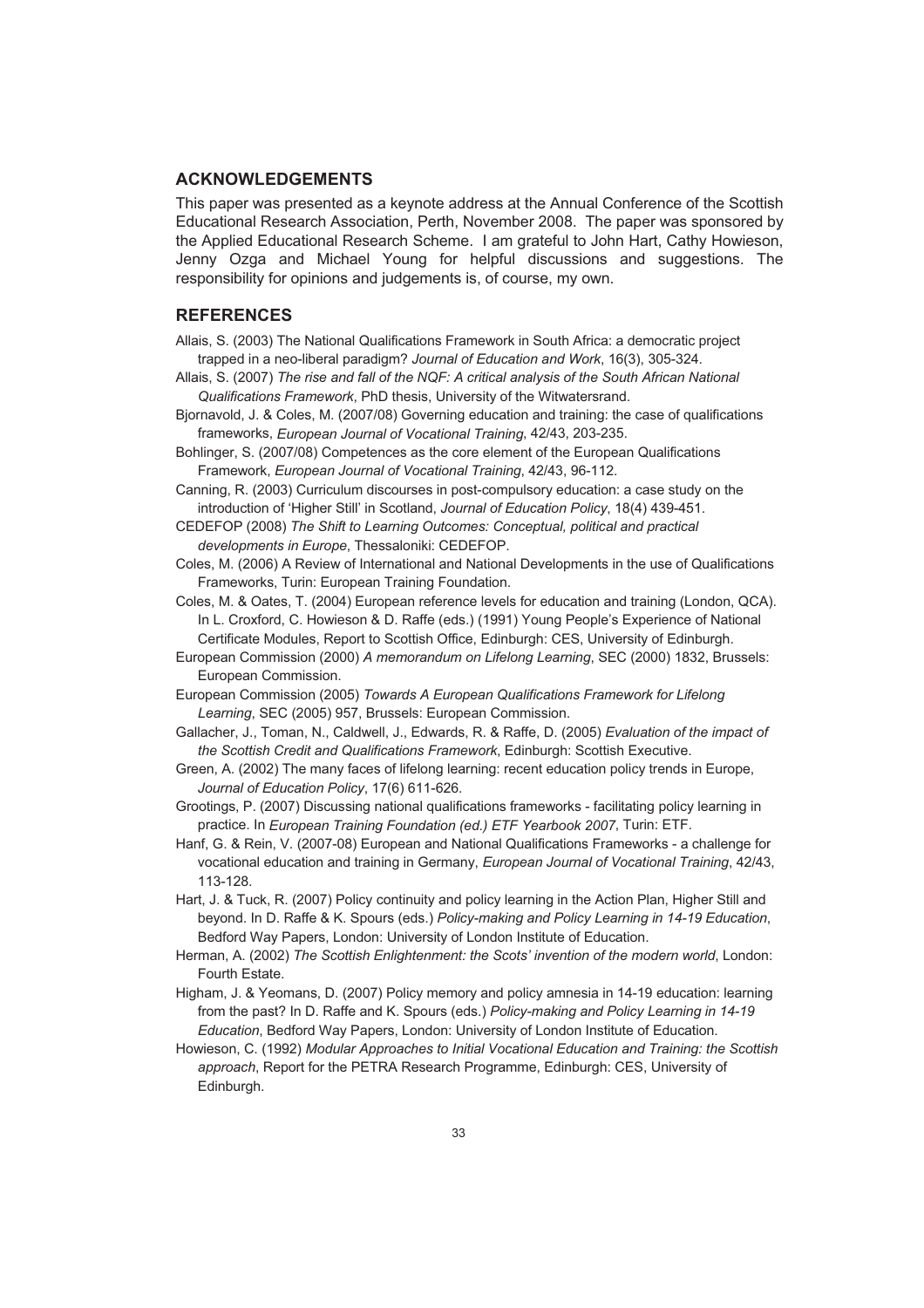Howieson, C., Raffe, D. & Tinklin, T. (2002) Institutional responses to a flexible unified system: the case of Further Education in Scotland. In W. Nijhof, A. Heikkinen & L. Nieuwenhuis (eds.) *Shaping Flexibility in Vocational Education and Training*, Dordrecht: Kluwer.

Humes, W. & Bryce, T. (1998) The distinctiveness of Scottish education. In T. Bryce and W. Humes (eds.) *Scottish Education*, Edinburgh: Edinburgh University Press.

Jessup, G. (1990) *Outcomes*, London: Falmer.

Lasonen, J. & Young, M. (1998) *Strategies for Achieving Parity of Esteem in European Upper Secondary Education*, Jyväskylä: Institute for Educational Research, University of Jyväskylä

Lythe, D. (2008) *Qualifications Frameworks in Asia and the Pacific*. Geneva: International Labour Organisation.

McGrath, S. (2007) *Lessons from qualifications framework experience*, NORRAG News, 39, 46-49

McPherson, A. & Raab. C. (1988) *Governing Education: A Sociology of Policy*, Edinburgh, Edinburgh University Press.

Miller, K., Edwards, R. & Priestley, M. (2008) *Cultures of curriculum making in post-compulsory education: the shared curriculum between school and college,* paper given at the British Educational Research Association Conference, Edinburgh, 3-5 Sept, 2008.

Nijhof, W. & Streumer, J. (eds.) (1994) *Flexibility in Training and Vocational Education*, Utrecht: Lemma.

Oates, T. (2004) The role of outcomes-based national qualifications in the development of an effective vocational *education and training system: the case of England and Wales,* Policy Futures in Education, 2(1) 53-71.

Organisation for Economic Cooperation and Development (2007) *Qualifications Systems: Bridges to Lifelong Learning*, Paris: OECD.

Paterson, L. (2000) *Crisis in the Classroom*, Edinburgh: Mainstream.

Philips, D. (1998) *The Switchmen of History: the development of a unitary qualifications framework*, PhD Thesis, Victoria University of Wellington.

Philips, D. (2003) Lessons from New Zealand's National Qualifications Framework, *Journal of Education and Work*, 16(3).

Pilz, M. (1999) *Modulare Strukturen in der Beruflichen Bildung - Eine Alternative fur Deutschland?* Markt Schwaben: EUSL.

Raffe, D. (1985) The extendable ladder: Scotland's 16-plus Action Plan, *Youth and Policy*, 12, 27- 33.

Raffe, D. (1988) Modules and the strategy of institutional versatility: the first two years of the 16 plus Action Plan in Scotland. In D. Raffe (ed.) *Education and the Youth Labour Market*, London: Falmer.

Raffe, D. (2003) Bringing academic education and vocational training closer together. In J. Oelkers (ed.) Futures of Education II, Bern: Peter Lang.

Raffe, D. (2007) Making haste slowly: the evolution of a unified qualifications framework in Scotland, *European Journal of Education*, 42, 4, pp.485-502.

Raffe, D., Croxford, L. & Brannen, K. (2001) Participation in full-time education beyond 16: A 'home international' comparison, *Research Papers in Education*, 16(1) 43-68.

Raffe, D., Howieson, C. & Tinklin, T. (2002) The Scottish educational crisis of 2000: an analysis of the policy process of unification, *Journal of Educational Policy*, 17(2), 167-185.

Raffe, D., Croxford, L., Ianneli, C., Shapira, M. & Howieson, C. (2006) *Social-Class Inequalities in Education in England and Scotland*, Special CES Briefing 40, Edinburgh: CES, University of Edinburgh.

Raffe, D., Howieson, C. & Tinklin, T. (2007) The impact of a unified curriculum and qualifications system: the Higher Still reform of post-16 education in Scotland, *British Educational Research Journal*, 33(4), 479-508.